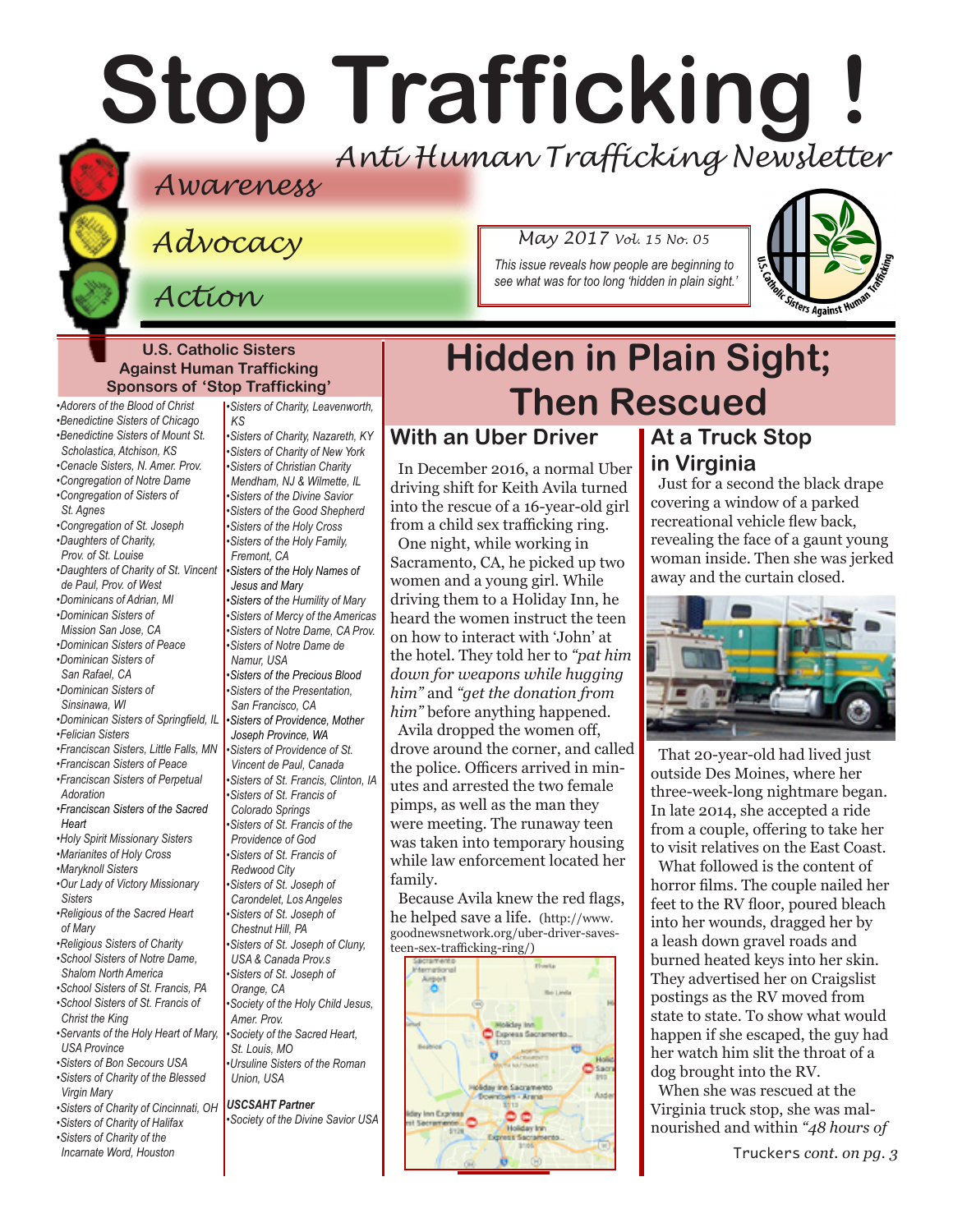*Anti Human Trafficking Newsletter 15/05*



### **In the Air, Enroute to San Francisco Hidden in Plain Sight; Then Rescued**

Shelia Fedrick said she instinctively felt something was wrong the moment she saw the girl with greasy blonde hair sitting in the window seat of aisle 10 on a flight from Seattle to San Francisco.

2

The girl *"looked like she had been through pure hell,"* said Fedrick, 49, a flight attendant working for Alaska Airlines. Fedrick guessed that the girl was about 14 or 15 years old, travelling with a notably well-dressed older man. The stark contrast between the two set off alarm bells in her head.

Fedrick tried to engage them in conversation,

but the man became defensive, she said. *"I left a note in one of the bathrooms,"* Fedrick said. *"She wrote back on the note and said 'I need help.'"*

Fedrick says she called the pilot and told him about the passengers, and when the plane landed, police were waiting in the terminal.

(http://airlineamb.org/2017/02/08/flight-attendants-identify-trafficking/)

### **In the Hospital**

Jasmine was sold for sex in the Boston area for years. The primary care doctor she saw during that time had no clue that she was a virtual prisoner, a victim of human trafficking. Every clinician fears the missed diagnosis. For this doctor, it was hiding in plain sight. Jasmine frequently came into the clinic to be checked for a sexually transmitted disease, worried that she had been infected even though she regularly used condoms and a bleach douche if the condom broke. More often than not she showed up with bruises and bumps. She struggled with addiction. And as a result of a head injury, she experienced chronic headaches.

To a clinician on the lookout for human trafficking, these were telltale signals that Jasmine was a victim. But trafficking was not on Jasmine's doctor's radar, who missed critical opportunities to disrupt her cycle of violence.

Jasmine was finally able to break free from her trafficker and now operates a ministry for trafficked women. But for every success story like hers, thousands of children and adults remain in captivity. Doctors could help more of them break free. (https://www.statnews.com/2017/03/16/human-trafficking-doctors/)

### **Hospitals' & Doctors' Misdiagnoses**

Just as trafficking can take many different forms, so can its signs. Sometimes they are similar to the signs of domestic violence: bruises at multiple stages of healing, stories that don't match up with illnesses or injuries, and possibly a controlling individual female or male — who demands to be part of the health visit. Victims of trafficking may not know where they are or how they got to the clinic or emergency department. Many don't have access to their identification documents. They may be malnourished, have late-stage cancer, or bear unusual tattoos or scars from being branded.

The health problems of trafficking victims often match what they were exposed to from their abuse. For a sex-trafficked American with a heroin addiction, it may be HIV and a heart infection; for a construction worker from Honduras, tuberculosis and a broken arm; for the Cantonese-speaking nail salon worker, it may be lung disease or other problems from long hours spent inhaling chemicals.

The mental health repercussions of trafficking are especially pernicious. Many survivors suffer from complex forms of post-traumatic stress disorder, struggle from addiction, or experience unexplained chronic pain. Some become suicidal. Many believe there is no way out. After an unsuccessful suicide attempt, a trafficked patient told her doctor, *"I wish it had worked. I wish I were dead."*

Doctors can play a special role in breaking the cycle of human trafficking. They meet people in moments of vulnerability. If they approach patients with humanity and humility, patients may entrust their deepest, darkest secrets, including being trafficked. It will require interrupting the rhythm of work, looking beneath the medical issues at hand, and treating the whole person.

(https://www.statnews.com/2017/03/16/ human-trafficking-doctors/)

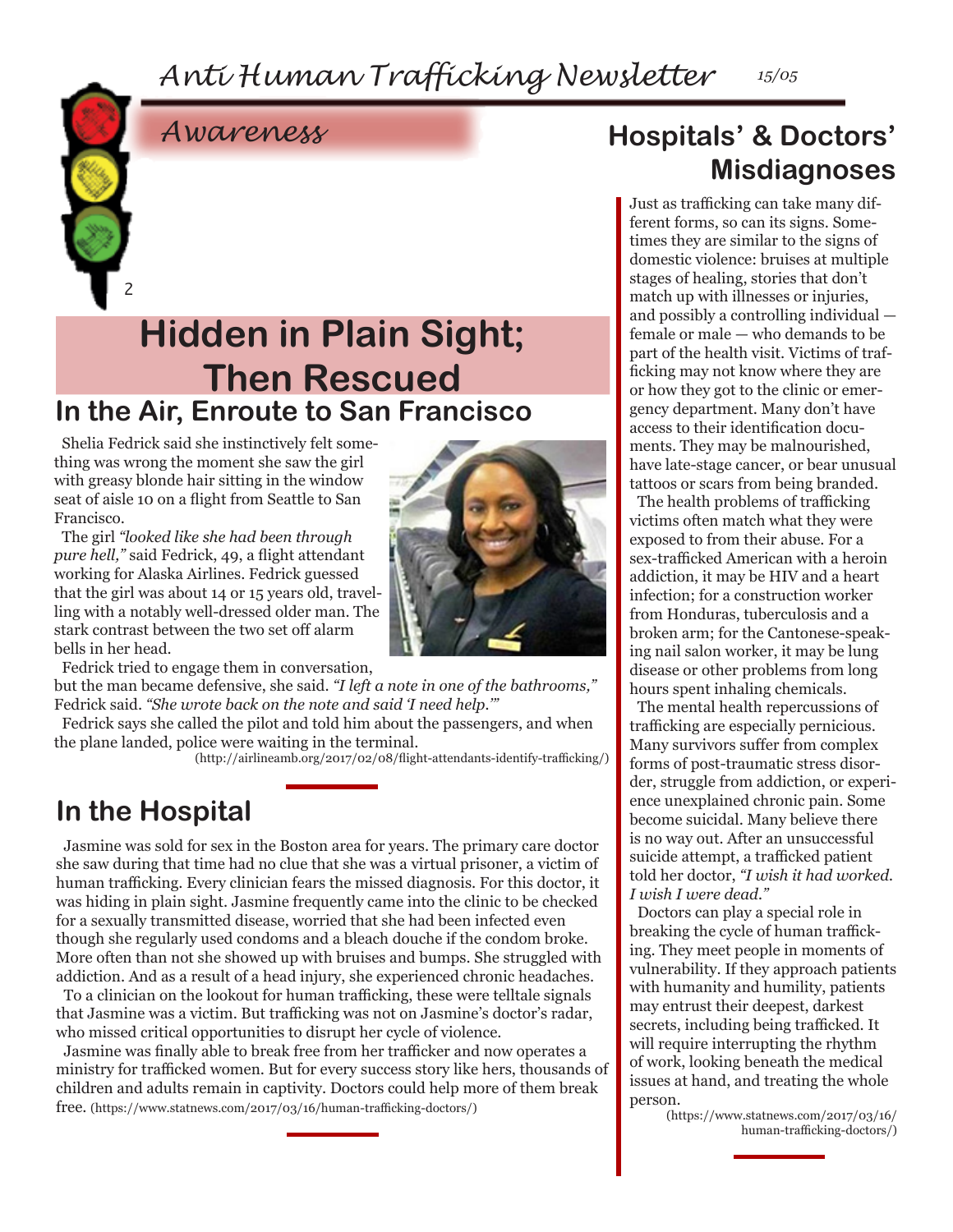### *Awareness*

### **Hidden in Plain Sight; Then Rescued**

### **San Francisco Public Transportation**

The *Bay Area Rapid Transit* (BART) in San Francisco aims to be part of the solution to human trafficking . With major events such as the 2016 Super Bowl hosted locally, or sports playoffs or championship series, additional victims are brought in through local airports, and BART serves both SFO and Oakland airports, police explain.

Officer Medeiros explained that traffickers also rotate victims in from other areas of CA such as Sacramento or Stockton. They might arrive via public transportation to end-of-line stations. *"These exploited girls are brainwashed that this guy is going to take care of them,"* Officer Medeiros said. *"The guys provide food, shelter, but also keep their identification and money. These girls are convinced this person is looking out for them, and they'll take the abuse and the threats."*

*"One conviction I did get that made me feel good,"*  Medeiros said, "was *while working a bicycle patrol at the time, I stopped a girl loitering on the street. She was flagging down cars, and it turned out her trafficker was directly across the street. He ended up being arrested and convicted."*

(http://www.bart.gov/news/articles/2016/news20160511)

#### As of 2016:

- 214,000 truckers, law enforcement and truck-stop workers trained by TAT to spot suspicious activity;
- 1,370 calls by truckers to national hotline since 2011;
- 425 likely trafficking rings identified by truckers;
- 744 trafficking victims rescued;
- 249 minors removed from sex trafficking rings. (http://www.kansascity.com/news/local/ crime/article75035597.html)

information card that fits into a wallet, drivers can better identify problems and connect victims with help in every state across the country. (http://ohiovalleyresource.org/ 2017/03/17/halting-traffic-truckerssurvivors-fighting-human-trafficking/)

**TAT, the Utah Attorney General and the Utah Trucking Association** explored best practices to successfully detect and investigate human trafficking crimes through the help of the trucking industry.

(http://www.stgeorgeutah.com/news/archive/ 2016/12/11/jcw-truckers-against-trafficking/)

**Texas Senate Bill 128,** currently on the Senate floor, would require drivers applying for commercial driver licenses to complete a training program on how to recognize the signs of human trafficking. (http://www.kwtx.com/ content/news/New-Texas-law-could-help-truckers-identify-human-trafficking-417071883.html) TX police also asked truckers to help stop human trafficking .

(http://www.khou.com/news/local/texas/ law-enforcers-turn-to-truckerss-to-help-stophuman-trafficking/312855817)

*death,"* according to police. How was she rescued? A truck driver, Kevin **Truckers** *cont. from pg. 1*



3

Kimmel, saw her face in that RV window and realized, *"There's something strange going on."* He called 911. *Truckers Against Trafficking*

honored Kimmel of Tavares, FL, with their 2015 Harriet Tubman Award.

(http://www.kansascity.com/news/ local/crime/article75035597.html)

### **The Idea of 'TAT'**

Kendis Paris founded *Truckers Against Trafficking* (TAT) in 2009 along with her mother, Lynn Thompson. The family owned a hotel and truck drivers were some of their frequent customers. So when Paris and her mother decided to fight human trafficking, Paris said the answer was right in front of them.

*"One of the things we knew we needed right away was something to go to all the places we couldn't go,"* she said. There are hundreds of thousands of trucking companies in the U.S., and most of them operate fewer than 20 trucks. *"So how are you going to get* 

*this information into the hands of the industry?"*

They decided to turn to the drivers, whom they now call "Knights of the Road." Equipped with TAT training and an

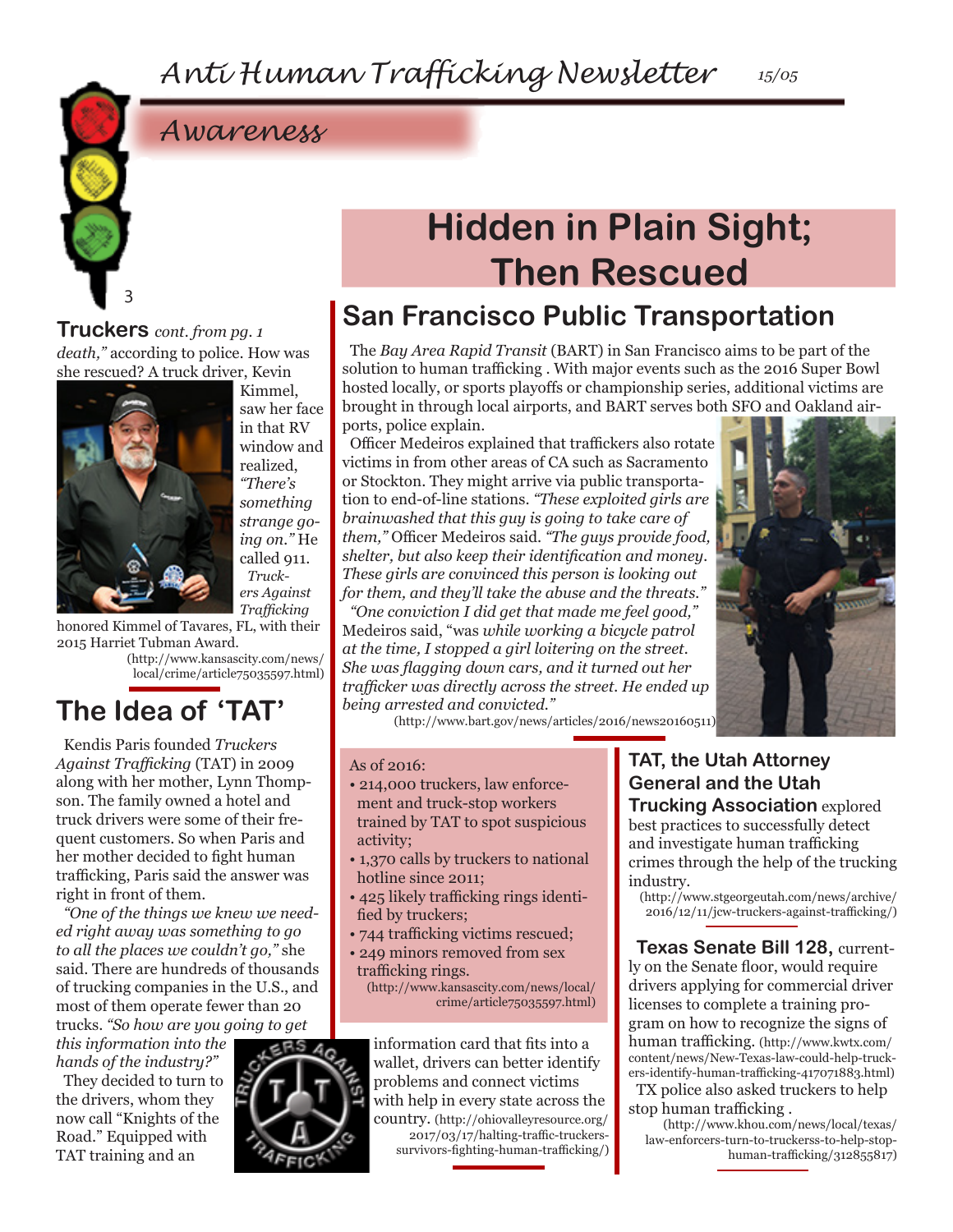### *Anti Human Trafficking Newsletter 15/05*

n trafficking occurs when o ulnerable people for profit.



### *Advocacy*

### **'Red Flags' for Hotel Staff**

- Pays for room in cash or with pre-paid card;
- Fiancée arrives later and without luggage;
- Hourly or extended stay with few possessions;
- Requests room overlooking parking lot;
- Excessive foot traffic in/out of hotel room;
- Number of guests in a hotel room exceeds its occupancy;
- Body language of guests;
- 'Do not disturb' signs in excessive use;
- Frequently requests new linens, towels, and restocking of refrigerator;
- Exhibits fearful, anxious, or submissive behavior;
- Requests info on local sex industry;
- Presence of excessive drugs, alcohol, sex paraphernalia;
- No control of money, cell phone, or ID;
- Restricted or controlled communications;
- No knowledge of current or past whereabouts;
- Signs of poor hygiene, malnourishment, or fatigue;
- No freedom of movement, constantly monitored. (http://polarisproject.org/sites/default/files/Polaris-Flyer.pdf)

### **Taxi Help in London**

The Salvation Army has called upon London taxi and mini cab drivers *'to be the eyes and ears of the community.'* If they suspect trafficking they can contact police through a help line or on

a smartphone app designed by 'Stop The Traffik'.

There has been a fivefold increase in trafficked victims in England and Wales since 2011.

> (http://uk.reuters. com/article/ukbritain-slavery-taxiidUKKBN12H1KJ)





*Polaris Poster for Hotel Awareness* 

You can help onal Human Trafficking Resource Center h

> **Confidential 347** Polaris=

1-888-373-7888, or send a text to BeFree (233733).

ult +361-202 Feb 0190 or nove 202 e121 400<br>World railed they leads

Call the New

In 2016 the International Tourism Partnership (ITP) and Green Hotelier updated a 10-page Guide to educate hotel staff regarding human trafficking, which can impact a hotel in a variety of ways:

- Use of a hotel for the sexual exploitation of adults and children;
- Staff, and in particular those recruited or subcontracted via unscrupulous agencies, being victims of forced or bonded labor;

• Products and services supplied to the hotel being produced by forced or bonded labor, labor exploitation and unethical labor practices.

There is no evidence to suggest that large chains or smaller independents are more at risk. The risk is higher in properties where there is subcontracted staff, hiring of migrant workers, lack of policy and enforcement, and lack of awareness in staff.

The Guide includes a poster that uses 10 languages to ask five questions of hotel workers to assist them in knowing if they are being exploited.

- 1. Do you have to pay someone to give you work?
- 2. Does anyone make excessive deductions from your wages?
- 3. Does anyone have control of your identity documents, passport or bank card?
- 4.Are you free to choose your own accommodation?
- 5. Does anyone threaten or intimidate you?
- If so, call the UK help line: 0800 0121 700. (http://www.greenhotelier.org/knowhow-guides/addressing-human-trafficking-in-the-hospitality-industry/)

*"The hospitality industry along with many other sectors finds itself subject to increased media and civil society scrutiny. For a customer facing business it is vitally important that the reputation of UK hotels is maintained both with the general public and national and local government. Ensuring best practice with regard to recruitment and employment of staff and agency workers can help deliver a sustainable future for the industry."*  (http://www.staff-wanted.org/)

European Training Module for Hotel Awareness Project

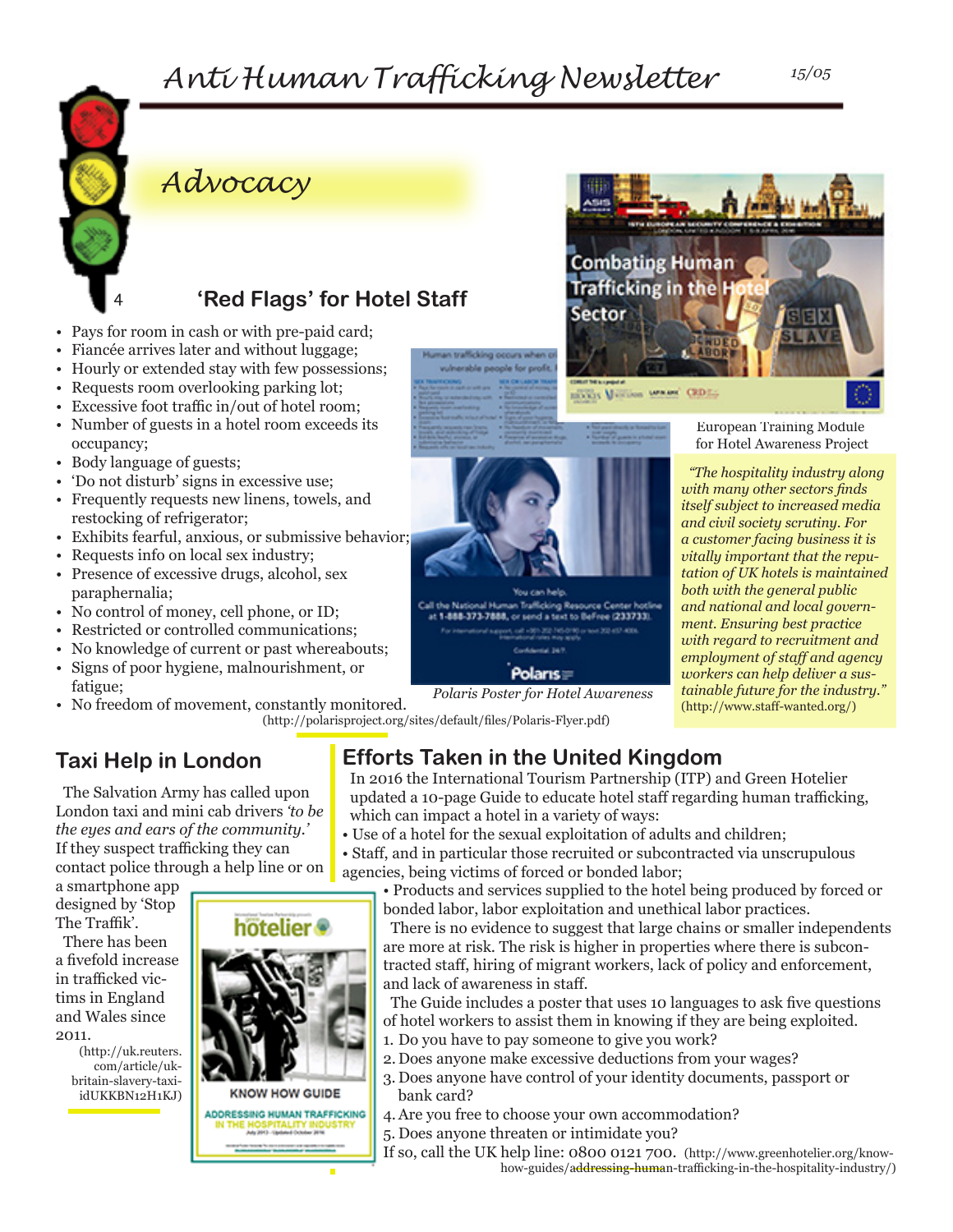

### *Advocacy*

Holly Austin-Gibbs, a trafficked survivor, serves as Patient Care Services Program Director for Dignity Health. It is a program to help staff quickly iden-



tify and effectively respond to victims of human trafficking in the healthcare setting. One of the largest healthcare systems in the nation and the largest hospital provider in California, Dignity Health is positioned to affect the lives of many, including patients who are vulnerable to human trafficking.

A 2014 study found that nearly 88% of sex trafficking survivors reported having contact with the healthcare system while being exploited. The study revealed how medical providers are 'woefully unprepared' to identify and respond to victims. Hence Dignity Health started with education, implementation of internal protocols, and identification of community resources that can assist trafficked persons discovered in the course of health care services.

Austin-Gibbs is also author of *'Walking Prey: How America's Youth are Vulnerable to Sex Slavery,'* published in 2014. (http://www.huffingtonpost.com/ holly-austin-smith/healthcare-are-yourstaff\_b\_9767778.html)

To assist in education Catholic Health Initiatives of Colorado and Massachusetts General Hospital, Boston, offered a webinar as part of the American Hospital Association's *'Hospitals Against Violence Initiative.'* Massachusetts General started a clinic for

human trafficking survivors that has treated more than 80 individuals since opening in April 2015.

**Hospital Systems Prepare** 

**Medical Professionals to Assist Victims**

Wendy Macias-Konstantopoulos, M.D., director of the initiative at Mass General said, *"Everyone in the hospital must play a role in addressing this issue. Educating all staffers on how to spot the red flags is an important first step. We need more eyes and ears in the hospital than we have right now. From the reception staff that sits behind the desk all the way to the M.D., everyone needs to be aware of this, in the same way that we would want to be able to detect child abuse when it is happening. We need everyone in the game and trying to make sure that we have eyes and ears."*

(http://www.hhnmag.com/articles/8159 human-trafficking-how-americas-hospitals-canhelp)

Dr. Hanni Stoklosa, MD is an emergency department physician

at Brigham and Women's Hospital, an instructor in emergency medicine at Harvard Medical School, and executive director of HEAL Trafficking. She recounted,

*"I didn't have a single 'aha' moment about the connection between human trafficking and health care. I heard about it in medical school, but it blended in with all the other things I was learning. When I heard about it again during my residency in emergency medicine, something clicked and I realized I had probably missed those telltale trafficking signs in many*  *patients I had treated: the malnourished construction worker, the pregnant woman with unexplained bruises who could speak only Cantonese, the suicidal drug user, and more. I treated their medical problems and released them from the emergency department.*

*"Once I began to look in earnest for signs of trafficking, I began to see them. The first patient I recall identifying as likely being trafficked was a 20-something woman hooked on heroin who came into the emergency department suicidal and asking for detox from her addiction.*

*"The more I realized that human trafficking wasn't a rarity, I wanted to awaken my colleagues to the plight of this vulnerable population that many of them are not truly seeing. So I cofounded HEAL (Health, Education, Advocacy, Linkage) Trafficking in the fall of 2013. Today, HEAL Trafficking unites more than 800 health professionals around the globe to combat trafficking from a public health perspective."*

Responding to a patient's disclosure of being trafficked must be victimcentered, multidisciplinary, traumainformed, and culturally and gender sensitive. In other words, it isn't something a clinician should make up on the spot when a patient discloses that she or he is being trafficked. That's why HEAL Trafficking has designed a protocol toolkit (see pg. 7) to help health systems design their responses. Stoklosa is co-editor with Dr. Makini Chisolm-Straker of *"Human Trafficking Is a Public Health Issue"* (Springer, February 2017).

(https://www.statnews.com/2017/03/16/ human-trafficking-doctors/)

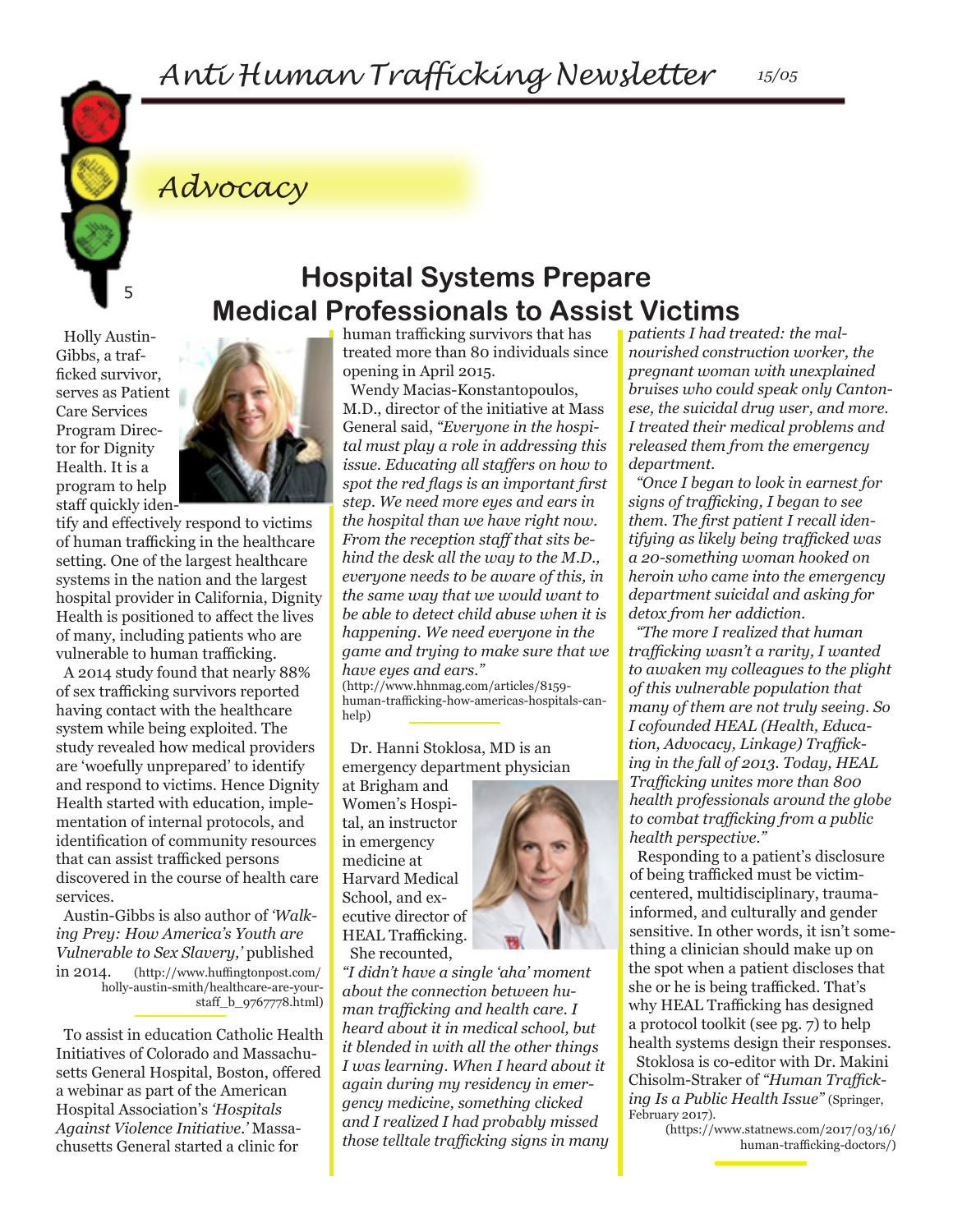

*Advocacy*

### **Expanding Awareness and Advocacy at the State and Local Level**

#### **Pennsylvania's Dept. of Transportation (PennDOT)**

PennDOT workers are being trained to spot victims of human trafficking and call for help. The staff will also be handing out wallet cards, with tips for spotting trafficking victims and how to contact law enforcement, to anyone who has or is applying for a commercial driver's license.

*"Anyone has the potential to encounter a human trafficking situation. It literally is hidden right in plain sight, right in front of us."*

(http://wnep.com/2017/03/08/penndot-tohelp-fight-human-trafficking/)

#### **United Parcel Services (UPS)**

In 2017 UPS drivers will be training to recognize and report human trafficking in collaboration with TAT.

(http://www.courier-journal.com/story/news/ local/2017/01/11/ups-drivers-trained-spothuman-trafficking/96461168/)

**All NY City Taxi Drivers** began training in 2o12 to know the signs of sex trafficking and are legally required to report suspicious activities. Cabbies who fail to speak up face a \$10,000 fine and loss of license for their part in transporting victims to abusers.

(http://www.pembinatoday.ca/2017/03/03/ ordinary-folks-can-help-stop-humantrafficking)

#### **Hair Salon Workers in St. Petersburg, FL**

(http://www.wtsp.com/news/humantrafficking-survivors-work-to-educate-salonowners-in-st-pete/)

#### **Mississippi First Responders**

(http://www.wapt.com/article/first-responderslearn-to-spot-signs-of-human-trafficking/)

#### **City Employees in Austin, TX**

(http://www.khou.com/news/local/texas/ austin-employees-receive-human-traffickingtraining/)

**Rhode Island** Rep. State Senator, Elaine Morgan, introduced a bill, now on the Senate floor, that would require that signage be posted in transportation stations, rest areas and welcome centers. The targeted establishments could also include massage parlors, spas, strip clubs and other sexuallyoriented businesses.

Signage would read, *"if you or someone you know is being forced to engage in any activity and cannot leave- whether it is commercial sex, housework, farm work, or any other activity – call the National Human Trafficking Resources Center Hotline at 1-888-373-7888 to access help and services." "We have seen far too many cases of human trafficking in Rhode Island and the New England corridor,"* said Morgan.

(http://www.golocalprov.com/news/ sen.-morgans-bill-calls-for-human-traffickingassistance-signs-to-be-posted)

#### **Family and Circuit Judges in South Carolina**

(http://www.postandcourier.com/20160503/ 160509802/sc-supreme-court-orders-familycircuit-judges-to-attend-human-traffickingsummit)

#### **Gatwick Airport London**

The Director of A21, a UK anti-human trafficking charity, said: *"Human trafficking is often overlooked because it's hiding in plain sight. Traffickers don't always transport their victims in the back of lorries, vans or shipping containers. They use the same airports, airlines and airplanes that thousands of other passengers do.* 

More than 2,000 pocket-sized leaflets have been distributed to staff, cleaners, security and airport retailers.

The effort by Gatwick has interested other airports around the world to adopt similar training. (http://www.internationalairportreview.com/23117/airport-news/gatwickcombat-human-trafficking/)

*"Who would have told me 29 years ago, when I first stepped into this profession that we'd be trained on human trafficking?"*  A Southwest Airlines flight attendant. (http://www.fox10phoenix.com/news/

**Airport Training**

Airline Ambassador Sandra Fiorini, 69, testified before



Congress in 2010 about trafficking she witnessed during her 42-year career as a flight attendant with American Airlines, including girls she suspected were trafficked after flying from Moscow to the U.S. hoping to become actresses and models.

The Federal Aviation Administration (FAA) *Extension, Safety, and Security Act* of 2016 implemented the obligatory training of flight attendants to spot potential trafficking victims.

(http://airlineamb.org/2017/02/08/flightattendants-identify-trafficking/#.WKn22xAfldZ)

#### **Tourists at Atlanta, GA Airport**

Hartsfield-Jackson Airport, known as the world's busiest airport, displays information on human trafficking. (http:// edition.cnn.com/videos/tv/2015/06/19/airporttrafficking-cfp-freedom-project-mann-pkg.cnn)

arizona-news/235105257-story)